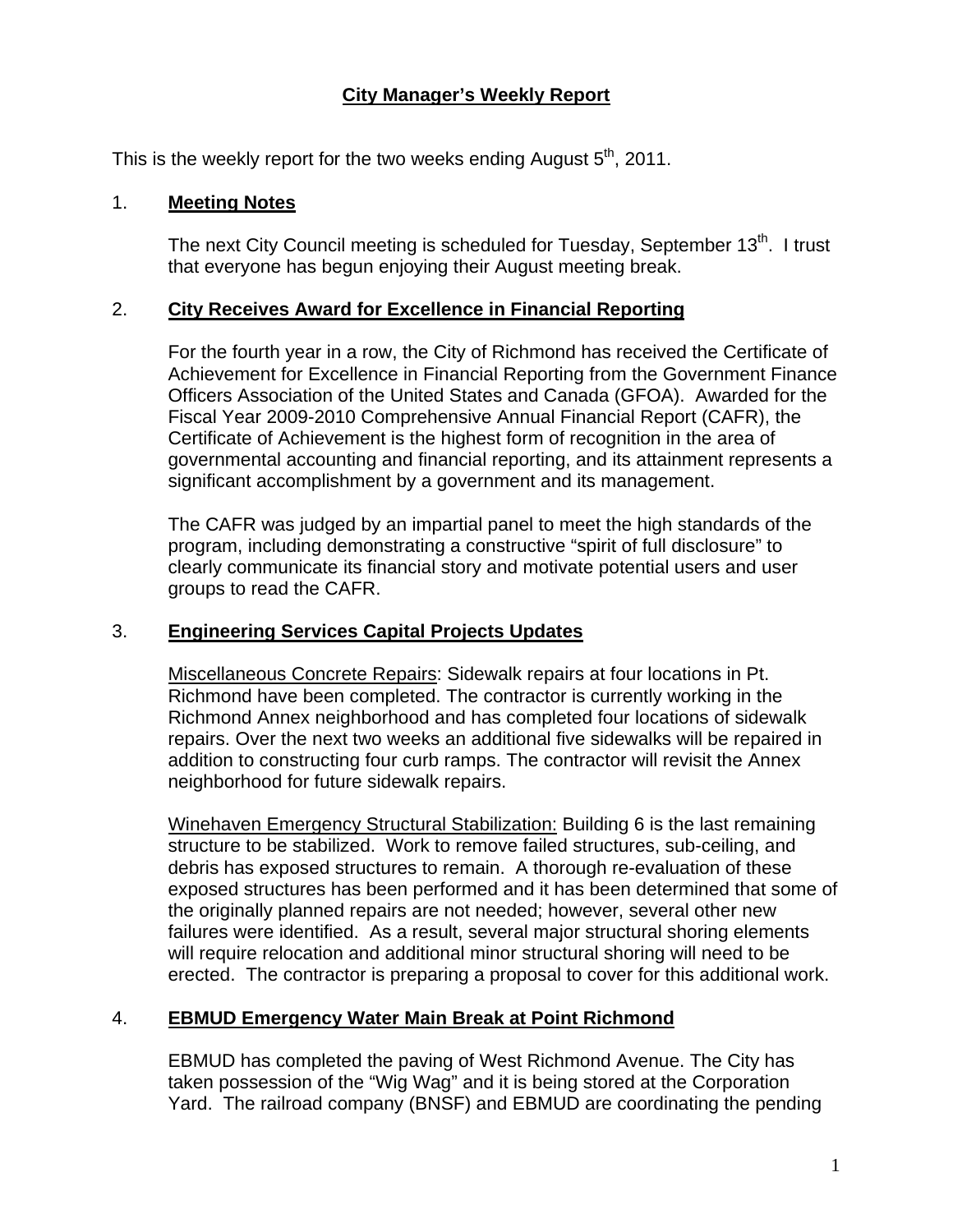reconstruction of the planter, the median, and the "Wig Wag." A reconstruction schedule will be provided to the City once both entities work out all the details.



## 5. **Public Works Updates**

Facilities Maintenance Division: Two weeks ago, carpenters completed replacing the ceiling tiles at the Disabled People's Recreation Center (DPRC). The painters completed painting the exterior of the DPRC and completed painting and replacing the floor replacement at the Pool Room at the Senior Center. The Electrical Section completed tuning up traffic signals timing on Cutting Boulevard and repairing lights at the auditorium.

This past week, carpenters completed repairing storefront doors at the Swim and Art Centers; painted the flag pole at the Disabled People's Recreation Center (DPRC); repaired all broken shower valves at the Plunge; relamped the auditorium; replaced street light at 2738 Wizwall Avenue; completed the installation of new ceiling fans and parking lights at the Senior Center and relamped broken acorn light globes in the Marina.

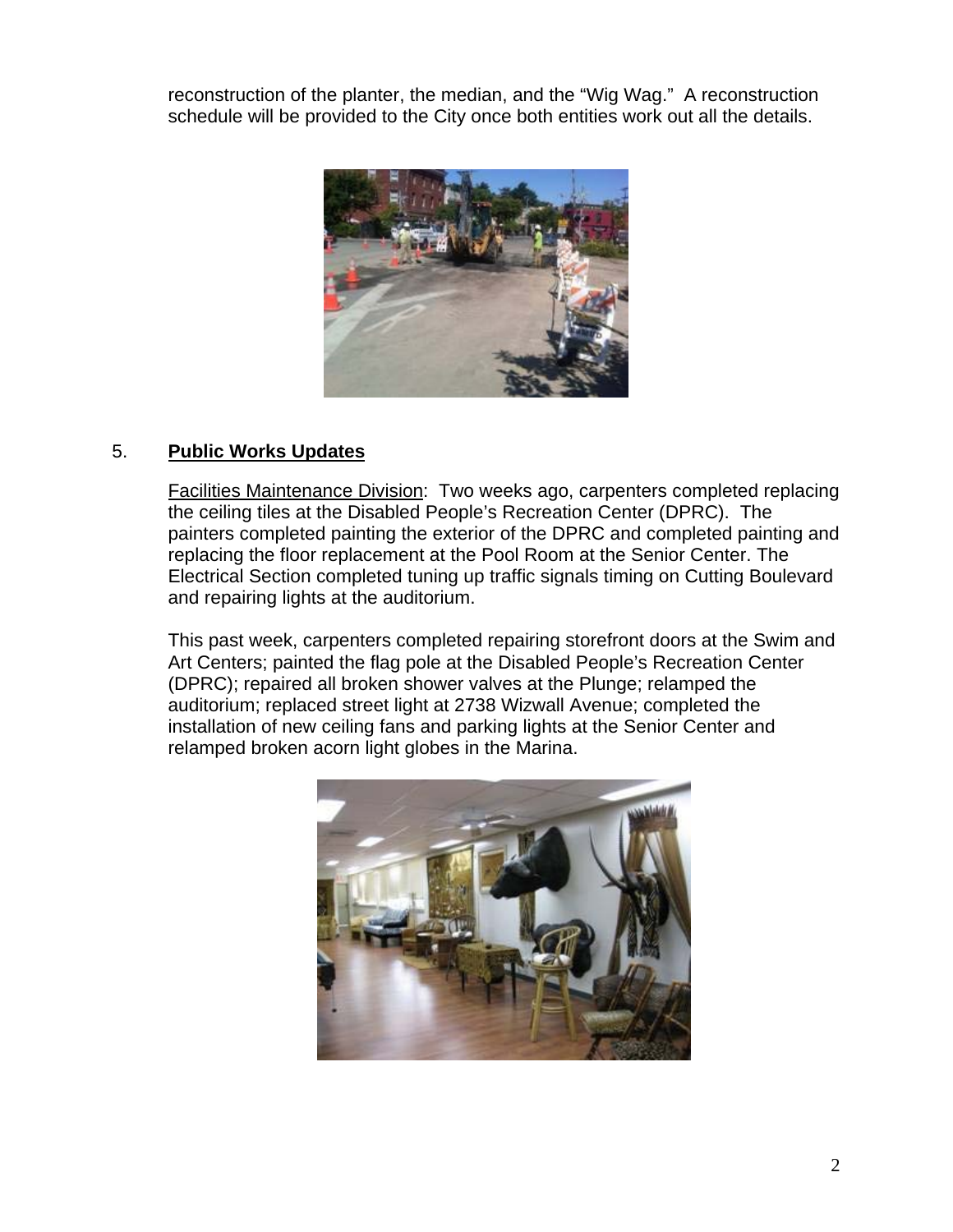

Senior Center Pool Room

Parks and Landscaping Division: During the past two weeks, staff opened the putting green and installed the picnic tables at Nicholl Park and completed fire prevention vegetation management at all fire trails. They also performed pruning at Mira Vista Park; and weeding and pruning at May Valley Community Center and Burg Park.



Nicholl Park Picnic Tables

In addition, staff completed vegetation management at fire trails; prepped Lamoine, Tiller and Southside Parks for the National Night Out event; completed fence repairs at Nicholl Park and the Greenway; and performed weed abatement at the Richmond Parkway from Giant Road to Parr Boulevard. Next week, crews will work on graffiti removal in the Hilltop area; continue with the Richmond Parkway weed abatement; spread mulching on Cutting Boulevard; and do weed abatement at Wendell Park and Humboldt Play Lot.

Most recently, the tree trimming crew has been working at La Moine Park, Santa Clara, Carl Avenues and South 17<sup>th</sup> Street. The tree trimming crew will be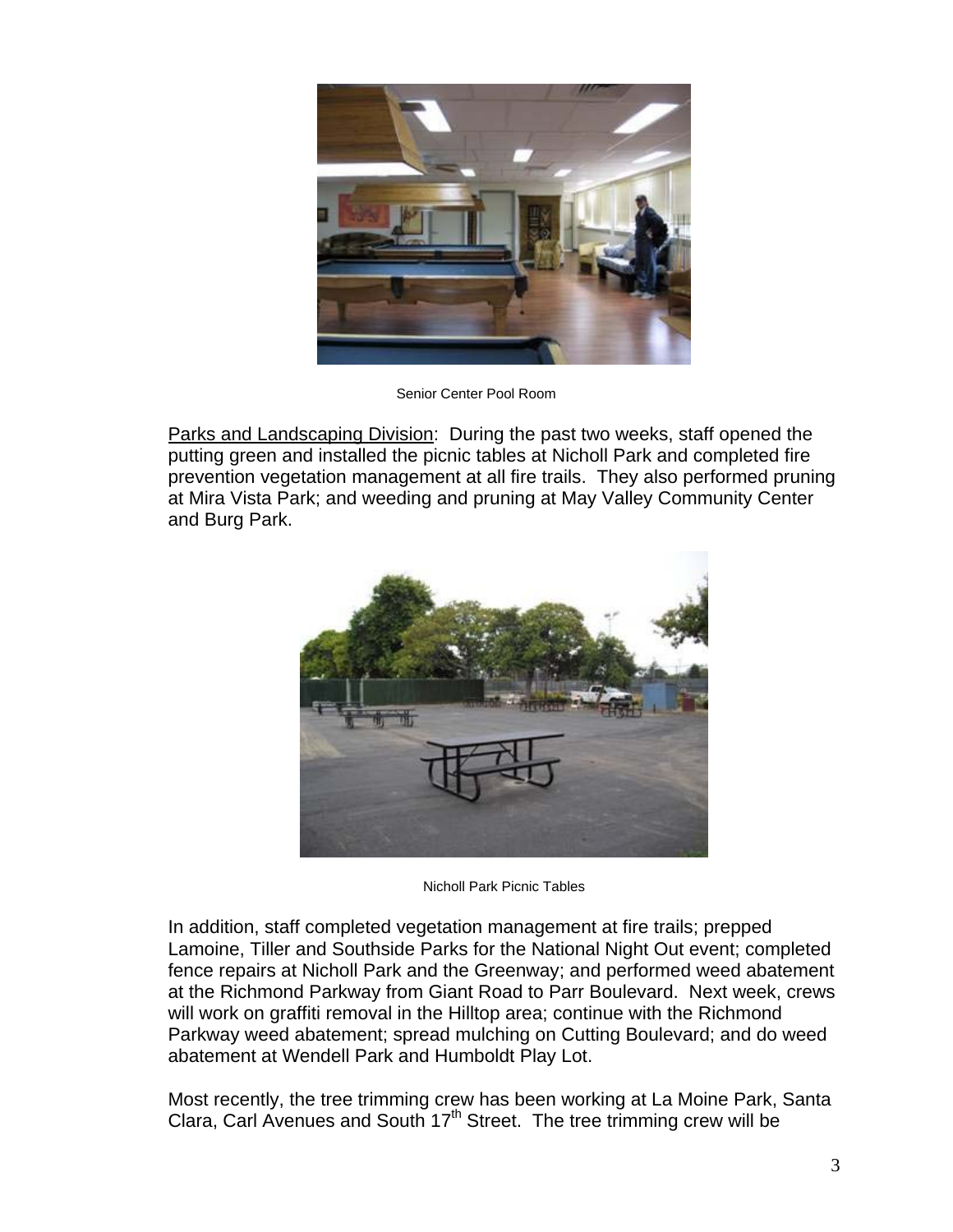working next week on Kern, Ohio and Esmond Avenues, 25<sup>th</sup> and 27<sup>th</sup> Streets, Atlas Road and Shane Drive.

Streets Division: During the past two weeks, paving crews completed the resurfacing of 12<sup>th</sup> Street from Barrett to Pennsylvania Avenues. Paving crews also completed the resurfacing of Grandview Court, Contra Costa Street and Clarence Street in the Point Richmond neighborhood. Next week, crews will resurface 10<sup>th</sup> Street from Pennsylvania Avenue to Lincoln Avenue in front of the Lucas Park as part of the Health and Wellness Program.



Grandview Court



Clarence Street

#### 6. **Music on the Main**

The July 27<sup>th</sup> Music on the Main Concert was outstanding! More than 300 concert attendees enjoyed rhythm & blues from featured performers Jesse James and Ray McCoy. In addition, the crowd was entertained by Hula Ohana Hokulani, Hula Dance Group. The evening was filled with music, food, dancing, arts & crafts vendors, face painting and jump houses. The next Music on the Main concert is Wednesday, August 24<sup>th</sup> from 5:00 PM to 7:00 PM.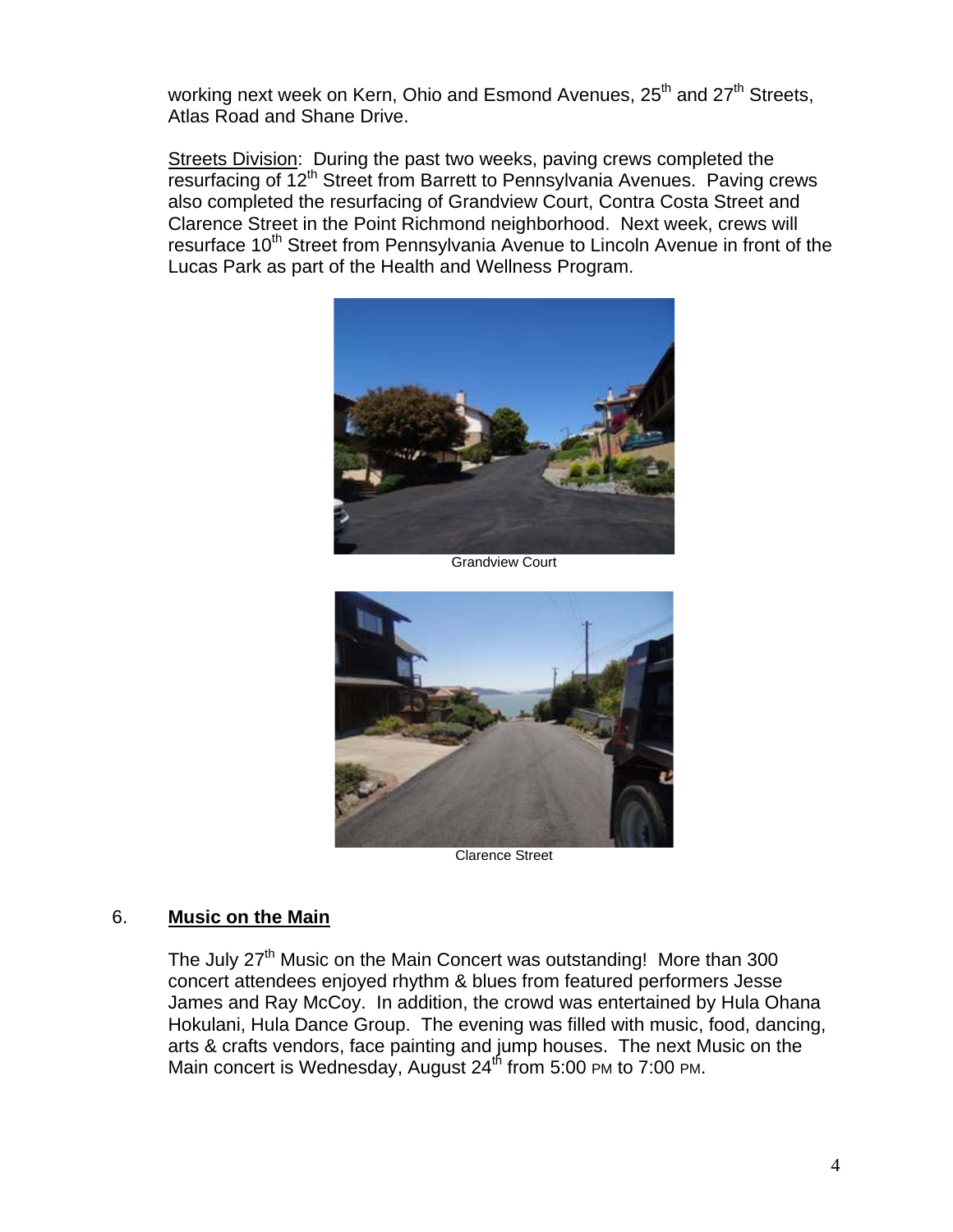

Music on the Main

## 7. **Revolving Loan Fund Activities**

Economic Development staff of the Richmond Community Redevelopment Agency help administer a revolving loan fund to aid small business, with funding for this program provided by the Economic Development Administration. At its July 27, 2011 meeting, the Revolving Loan Fund (RLF) Board approved a \$50,000 loan to S & S Towing and Trucking Service, LLC. The loan funds will provide permanent working capital to hire three new employees to support new hauling contracts and place non-operational trucks back in service. S&S Towing and Trucking is a 25-year Richmond business with towing contracts with police departments in Contra Costa County cities, including Richmond. S & S was recently awarded a 5-year contract to haul gravel and base rock from the Caldecott Tunnel to dump at Treasure Island. The RLF was able to provide the financing to S & S Towing to support this contract when the company was declined for financing by their bank.

The RLF has earmarked \$50,000 under the Revolving Loan Fund Program to be used to assist small businesses with upgrading to energy-efficient lighting. Lighting can constitute as much as 50% the business energy cost, and installation of energy efficient lighting can be a good way to improve the bottom line for businesses. City Staff will work with the businesses to review the Energy Audit and cost analysis showing loan repayment ability. Access to a free Energy Audit can be found at [www.Smartlights.org.](www.Smartlights.org)

## 8. **City Survey is Now On-line!**

In 2007, 2009 and 2011, the Richmond City Council approved enrolling in the National Research Center's (NRC) National Citizen Survey (NCS) program. The program provides for a statistically valid resident survey in which questionnaires are sent to a random sample of 3,000 Richmond households. The purpose of the survey is to help city officials evaluate services, measure resident satisfaction with current services, and to help plan for Richmond's future.